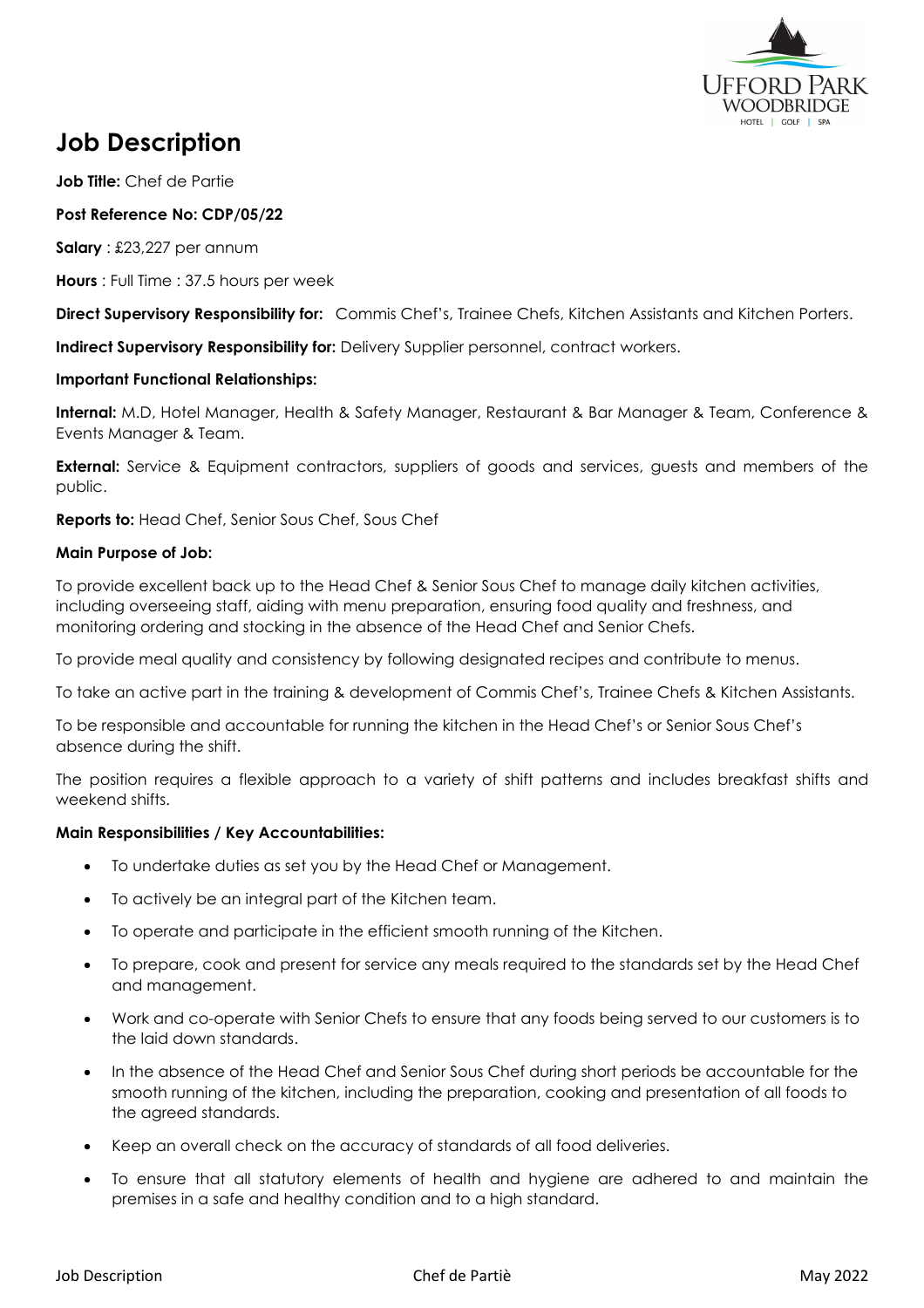

- To comply with the safe storage and control of any potentially harmful materials and chemicals used within the department and ensure that such materials are appropriately marked and signposted.
- To be responsible for all aspects of the departments risk management, including ensuring all necessary risk assessments are completed and the necessary checks and cleaning are completed to meet all audit requirements in the absence of the Head Chef or Senior Sous Chef.
- To be responsible for ensuring the safe and efficient operation of all kitchen equipment.
- To be aware of and adhere to applicable hotel rules, regulations, legislation and procedures, national legislation (Health and Safety, COSHH, Data Protection).
- To maintain confidentiality of information acquired in the course of undertaking duties for the hotel.
- To be responsible for your own continuing self-development, undertaking training as appropriate.
- To undertake other duties appropriate to the post as required.

#### **Planning and Organisation:**

- To be responsible for the ordering and checking of invoices and supplies in the absence of the Head Chef or as directed.
- To have an active part in Menu compilation in line with the policies and standards of the Hotel.
- To comply with agreed G.P in relation to preparation of individual dishes & menus.
- To assist the Head Chef in his absence to ensure appropriate staffing levels and deployment of staff to meet the needs of the business.

#### **Decision Making and Use of Judgement:**

• To be the main link with contracting staff in contributing to specifications, monitoring and reviewing of all major contracts and service agreements.

#### **Essential Internal and External Relationships:**

- Create and promote a good working atmosphere in the kitchens and within other departments.
- To assist the Head Chef in promoting and maintaining good relationships with suppliers.